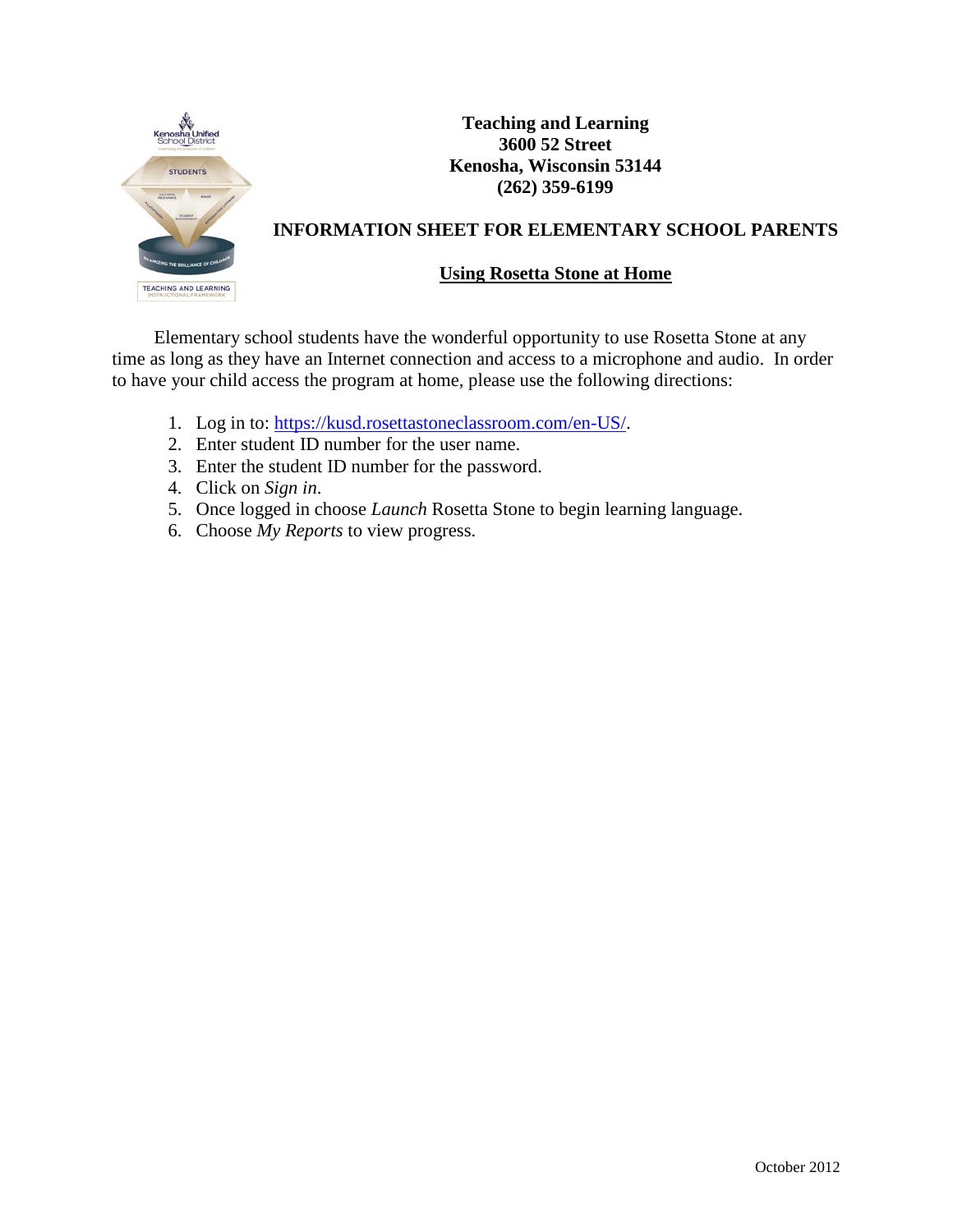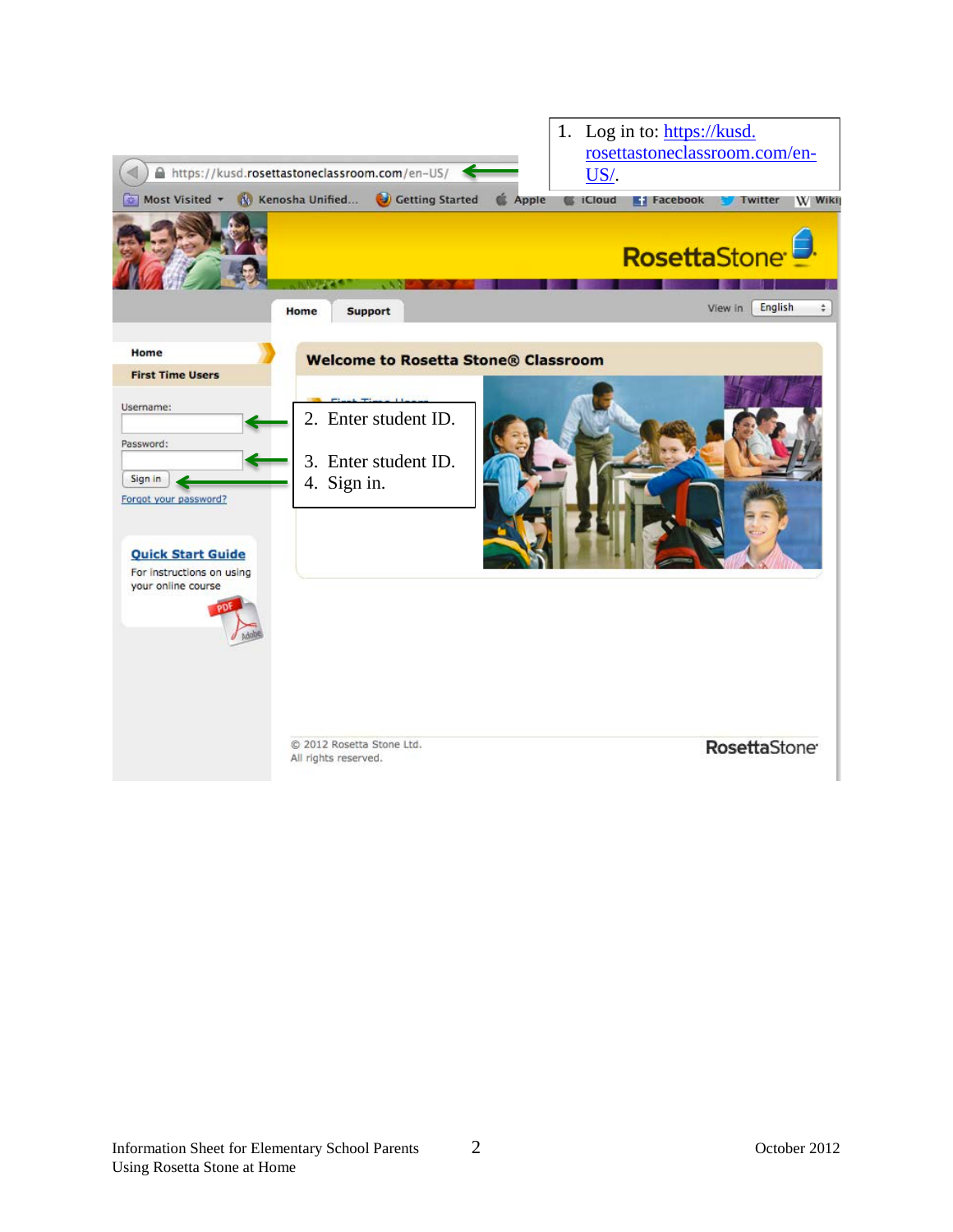|                                                                             | <b>Support</b><br>Home                     | English<br>View in<br>÷         |
|-----------------------------------------------------------------------------|--------------------------------------------|---------------------------------|
| Home                                                                        |                                            |                                 |
| <b>First Time Users</b>                                                     | <b>Welcome to Rosetta Stone® Classroom</b> |                                 |
| <b>My Reports</b>                                                           | <b>First Time Users</b>                    |                                 |
| Profile                                                                     | Launch Rosetta Stone®                      | 5. Begin learning the language. |
| Sign out                                                                    | My Reports                                 | 6. View learner progress.       |
| You're signed in as iplumley                                                |                                            |                                 |
| <b>Quick Start Guide</b><br>For instructions on using<br>your online course |                                            |                                 |

To access the program via an iPad:

- 1. Download the application *Rosetta Stone Course*.
- 2. Choose the house icon on the left of the page.
- 3. Enter "KUSD."
- 4. Enter student ID for username.
- 5. Enter student ID for password.
- 6. Begin learning the language.

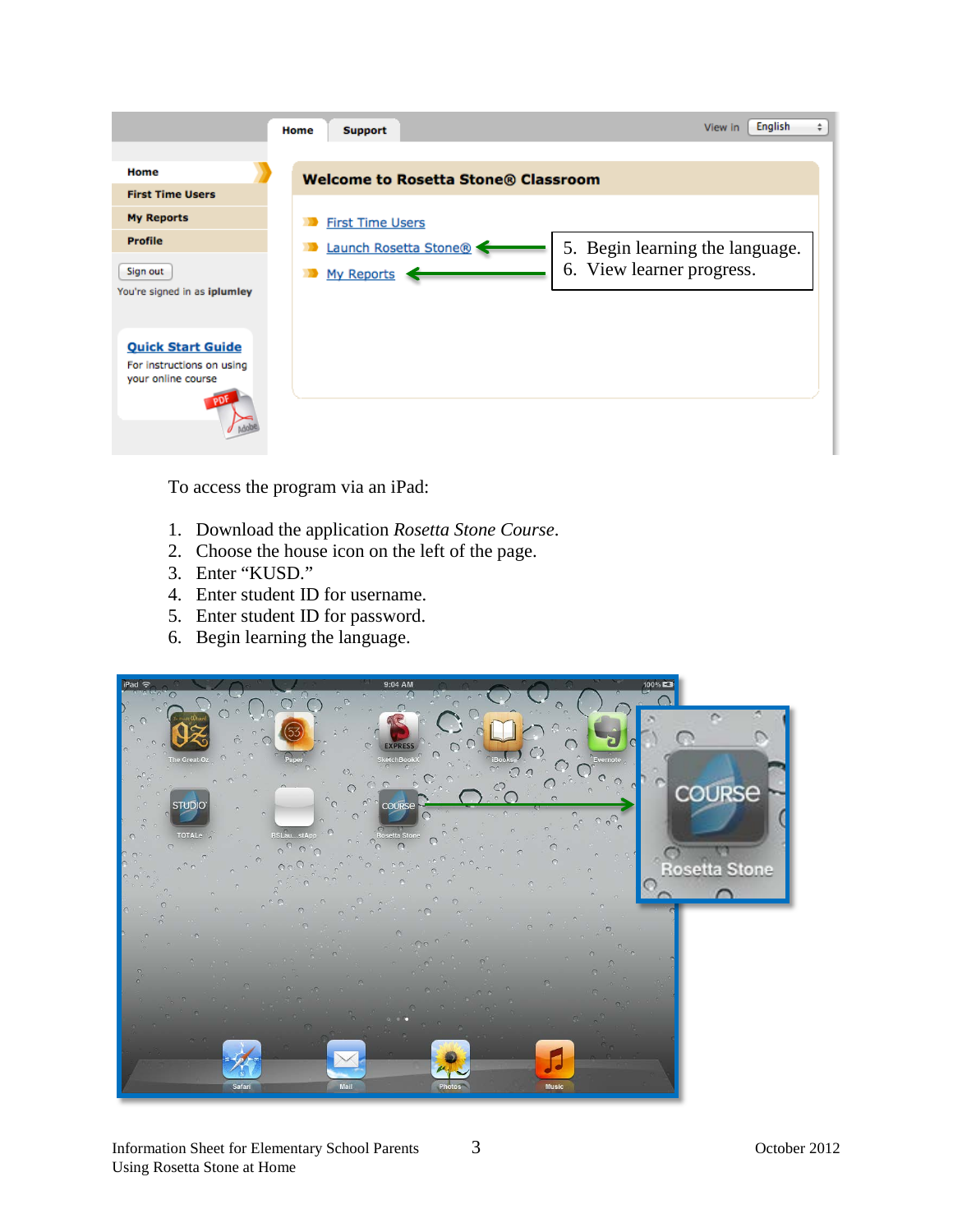|                                                                   | Rosetta<br>Stone             |
|-------------------------------------------------------------------|------------------------------|
| <b>TOTALE COURSE HD</b>                                           |                              |
| 2. Click on<br>Username<br>皿<br>the icon.                         |                              |
| Password                                                          | <b>Sign In</b>               |
| E<br>Y<br>$\mathsf{R}$<br>$\cup$<br>T<br>Q<br>W<br>$\mathsf{l}$   | P<br>$\circ$<br>$\mathbf{a}$ |
| S<br>K<br>F<br>G<br>H<br>$\overline{A}$<br>D<br>J                 | <b>Next</b>                  |
| Z<br>$\mathsf{X}$<br>$\overline{C}$<br>$\vee$<br>B<br>♤<br>M<br>N | @<br>$\Leftrightarrow$       |
| .?123                                                             | 圈<br>.?123                   |